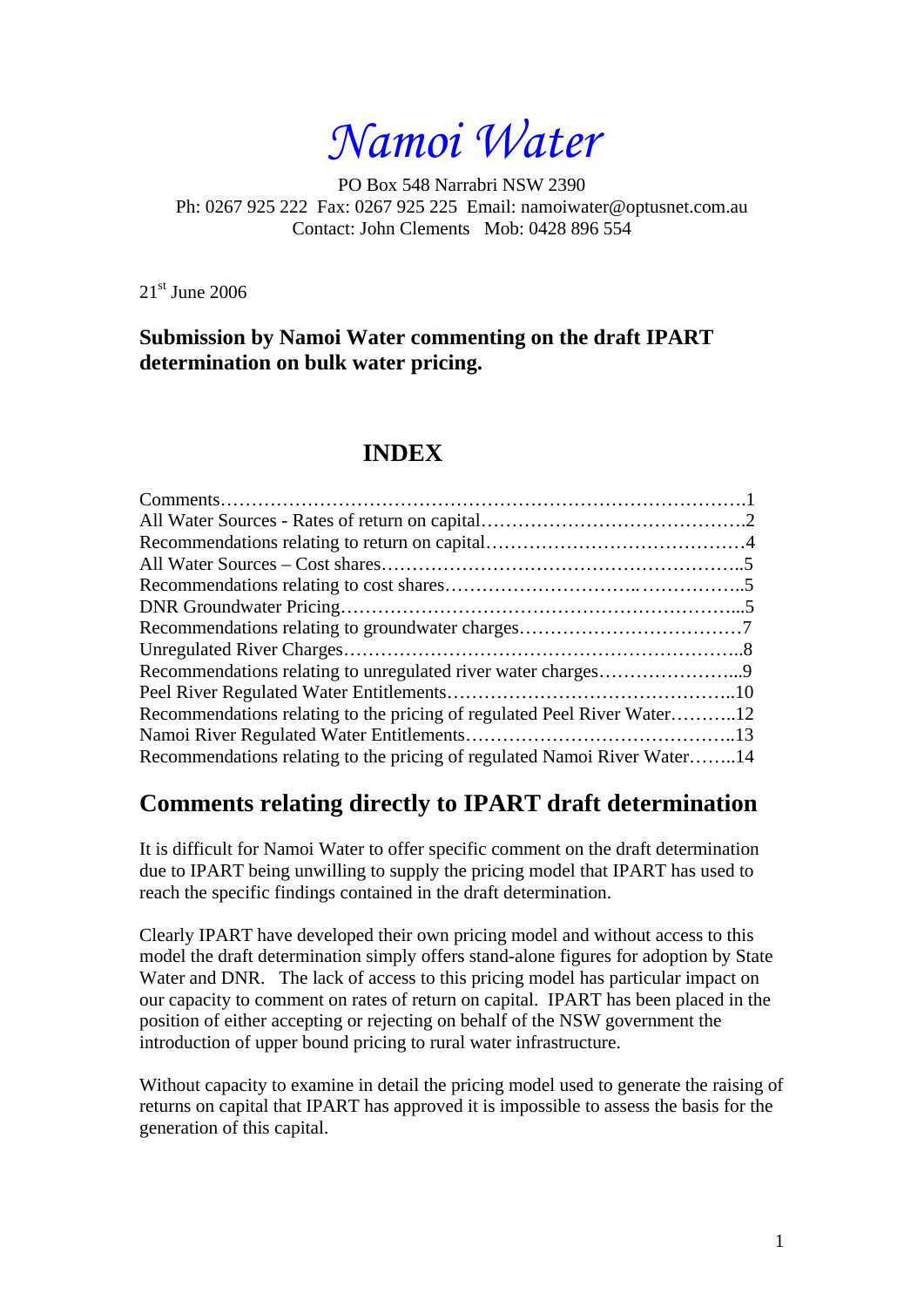## **All Water Sources - Rates of return on capital**

The establishment of a notional capital asset base may have legitimacy for the purposes of establishing a good credit rating for State Water by providing a vehicle for raising debt finance. The negative consequence of establishing a notional asset base it that it has probably been used as a Trojan Horse to introduce upper bound pricing without public debate. Potentially the construction of the RAB has allowed the re-inclusion of pre 1997 infrastructure as a price signal for future investment via upper bound rates of returns on portions of that infrastructure. This overrules a previous IPART determination that ring fenced pre 1997 infrastructure from being a price signal to Treasury for future investment.

The 1995 COAG agreement to implement the recommendations of the 1994 report of the working group on water resource policy is the basis for competition payments made to NSW as well as the review process carried out by both the National Competition Council as well as more recently by the National Water Commission.

The 1995 agreement led directly to IPART being charged with overseeing the fair pricing of water in NSW as well as moves to full cost recovery as defined by the 1994 recommendations. The Prime Minister confirms, in a 1997 letter (10 February 1997) to all premiers and heads of government, that the 1994 recommendations are the sole basis of the 1995 COAG agreement and not later reports (with the inclusion of groundwater and stormwater as requested in the 1994 framework).

 The 1994 recommendations state that full cost recovery in regard of rural infrastructure be regarded as

*E.6 the report recommends that the Heads of Government adopt a strategic framework for reform that involves* 

#### *For Rural Water Services*

*Changing pricing regimes to ensure that on time charges fully recoup operating costs and contain a component to enable supply systems to be fully maintained and refurbished or replaced as appropriate.*

The IGA regarding the National Water Initiative simply states that moves to upper bound pricing be contemplated where practicable.

#### *Rural and Regional*

- Full cost recovery for all rural surface and groundwater based systems:- continued movement towards *lower bound pricing* per NCC commitments; and- achievement of *upper bound pricing* for all rural systems, where practicable. 66 (v)(b)

NWI IGA preamble 6. The Parties acknowledge that the NWI builds on the 1994 strategic framework for the efficient and sustainable reform of the Australian water industry (the 1994 COAG framework),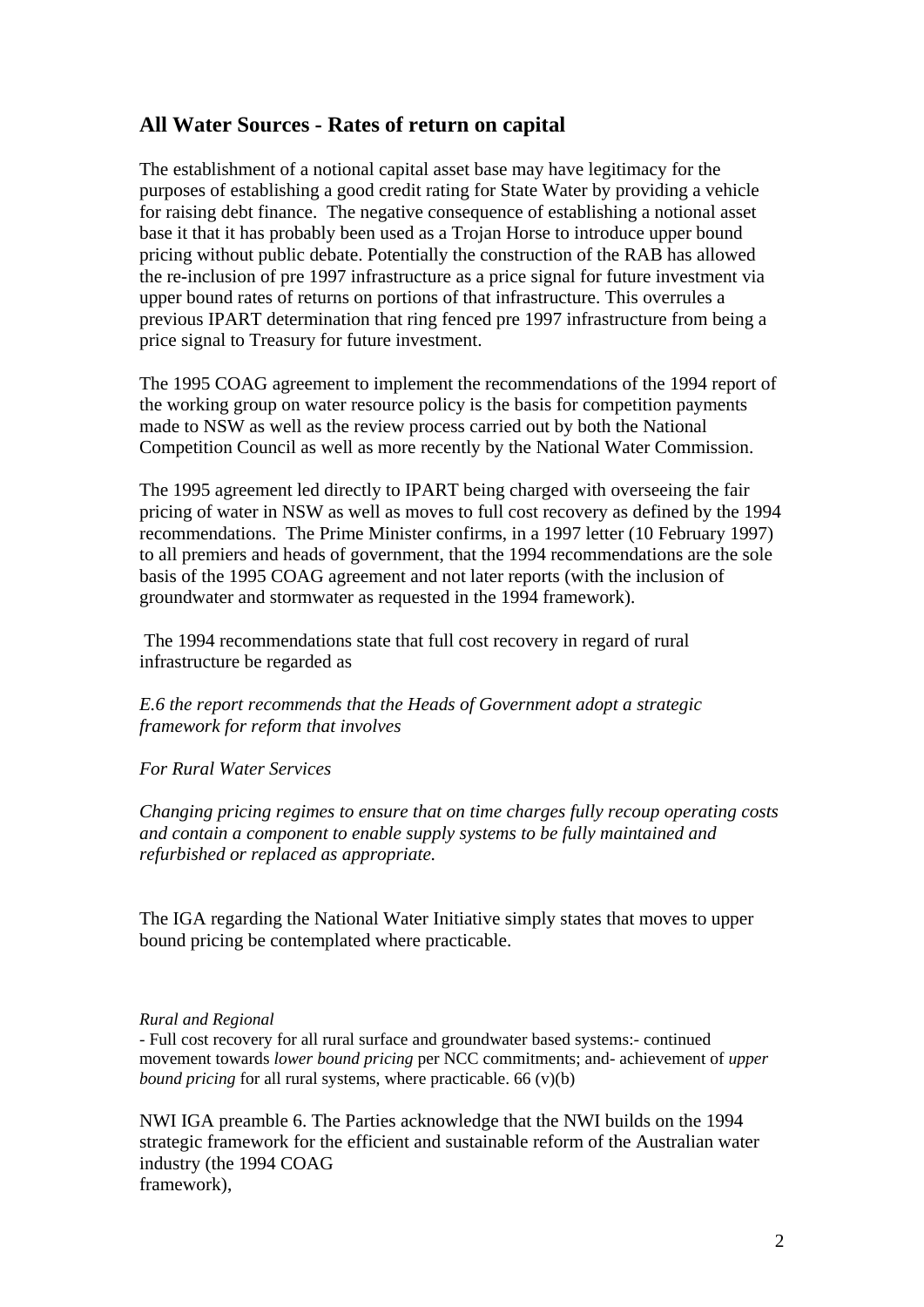Namoi Water will take issue with the assumption in the National Water Initiative IGA that any move to upper bound pricing be contemplated where practicable. There is no basis in the 1994 agreement for this progression and no detailing in the 2004 agreement as to any process that leads to a decision to seek upper bound price recovery within the 2004 agreement.

The mutterings of bureaucrats and reports generated in line with terms of reference that are contrary to the signed agreements do not amount to more than the wish list of senior bureaucrats. They are not policy and should not be allowed to assume the status of policy.

IPART should view the actual agreements and be competent in the instruction offered through the actual agreements. These agreements should form the basis of regulation, legislation and policy in NSW. IPART should detail the NSW policy or legislation that guides it in respect of the IPART pricing model used to generate the rates of return on capital in the draft determination reached by IPART.

It should also be noted that rates of return on capital are a guide as to future investment through a pricing signal. The provision of future rural water infrastructure in NSW will be funded through the private sector with funds being raised from industry. This policy is detailed in both the 1995 agreement and the 2004 agreements.

As such, aside from neither agreement seeking upper bound pricing for rural infrastructure, there is no need for a pricing signal for Treasury through an upper bound rate of return on the rural infrastructure. Clearly Treasury has no future obligation to fund new infrastructure for the purposes of delivering water for consumptive use and is in need of no price signal relating to future capital investment relating to rural water infrastructure.

#### **Dam safety upgrades and protection from monopoly rent**

The NSW government had, until now, seemed to acknowledge that it had accepted responsibility for the dam safety upgrades.

The admission by the GM of State Water, at the Dubbo IPART hearing, that the NSW Treasury had required that State Water include in State Water's submission to IPART a rate of return on capital of seven percent brings this commitment into question.

The relationship of the NSW Treasury to State Water also requires greater scrutiny, as well as whether the financial responsibility for the upgrades has been passed from NSW Treasury onto irrigation farmers via the monopoly status of State Water.

IPART has a responsibility to protect consumers from the monopoly activity of government business under any name or structure constructed by government for the delivery of these services. The capacity of the NSW Treasury to require of State Water a seven percent rate of return on capital for rural water infrastructure requires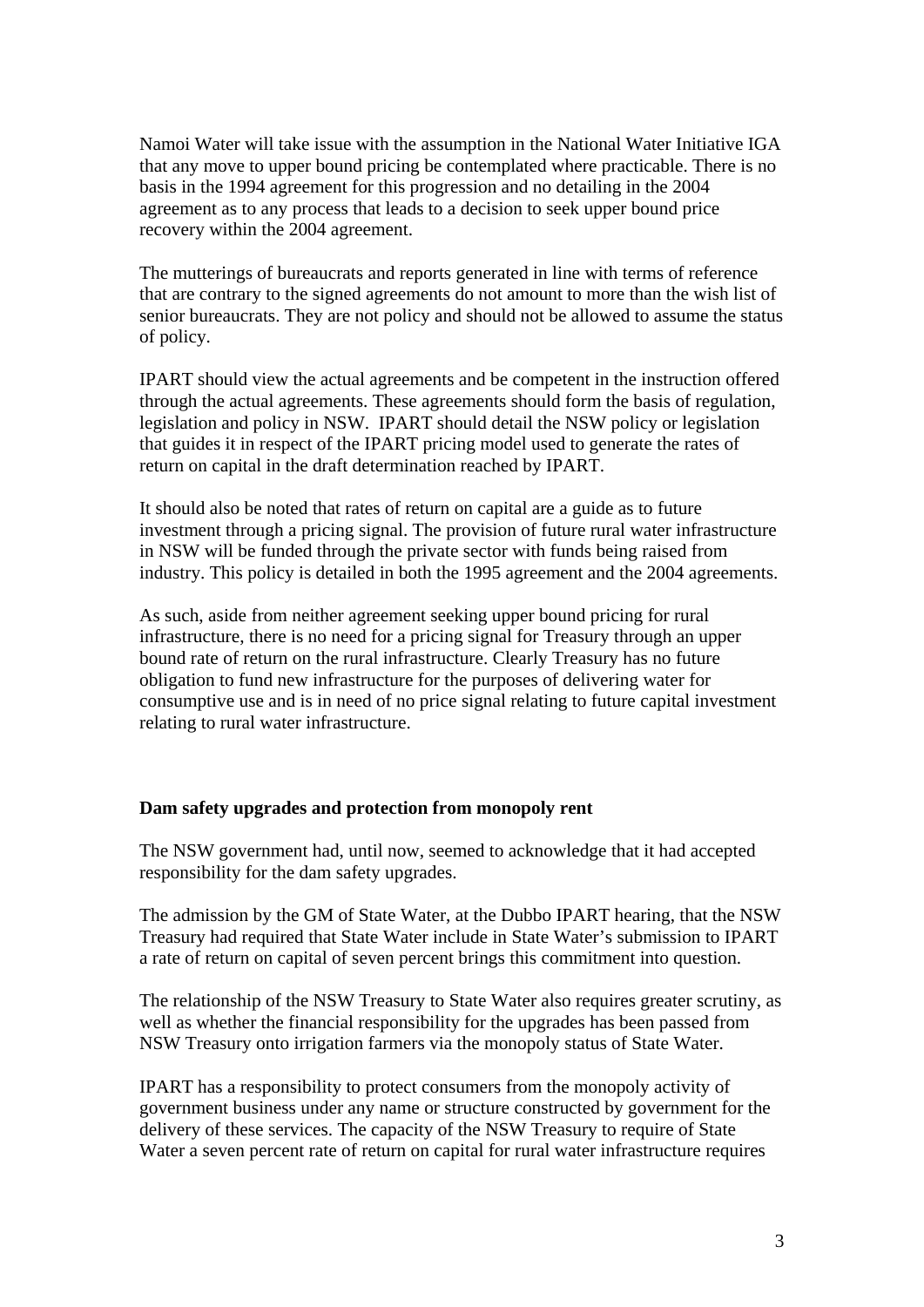scrutiny. IPART have simply altered the amount of capital generated with no explanation of the basis for the generation of the capital.

Namoi Water will require both the methodology and pricing models that IPART has used to deliver the generation of returns on capital as well as the proportion per mega litre of upper bound rate of return on capital for the Namoi Catchment.

Namoi Water also requires that the budgeted transfer of funds from the NSW Treasury to State Water over the span of this determination also be detailed. The dam safety upgrade has been accepted by IPART as a NSW Treasury cost. It would be reasonable to expect a significant transfer of funds from the NSW Treasury into State Water during the years that this upgrade is being funded.

### **Recommendations relating to return on capital**

- That there be no move to upper bound pricing on rural water infrastructure in NSW this being in keeping with NSW obligations to meet its COAG requirements.
- That there be a full examination of the mechanisms and relationships that the NSW Treasury utilised to require of State Water a seven percent rate of return on capital.
- That IPART detail the pricing model and methodology that IPART constructed and used to deliver its draft recommendation specifically with regard to the component of the per megalitre pricing that relates to the generation of returns on capital.
- That the transfer of NSW Treasury funds to State Water during the years covered by this determination be detailed to allow public scrutiny of the honouring of the financial responsibilities held by the NSW Treasury regarding the Dam Safety upgrades.
- That IPART state either in writing to Namoi Water or in its final pricing determination that IPART is satisfied that IPART has met its requirement to protect water entitlement holder consumers from the abuse of monopoly power in regard of the raising of capital within State Water for the purpose of carrying out the Dam Safety Upgrade.
- That IPART state in writing to Namoi Water or in its final determination that IPART is satisfied that IPART has met its requirement to protect water entitlement holder consumers from the abuse of monopoly power in regard of the NSW treasury requiring that State Water seek a seven percent return on capital (reduced by IPART to 6.4%) effectively establishing upper bound cost recovery for rural water infrastructure in NSW.
- That IPART detail the policy or instruction from the relevant Minister detailing the requirement for IPART to move to upper bound cost recovery for rural water infrastructure.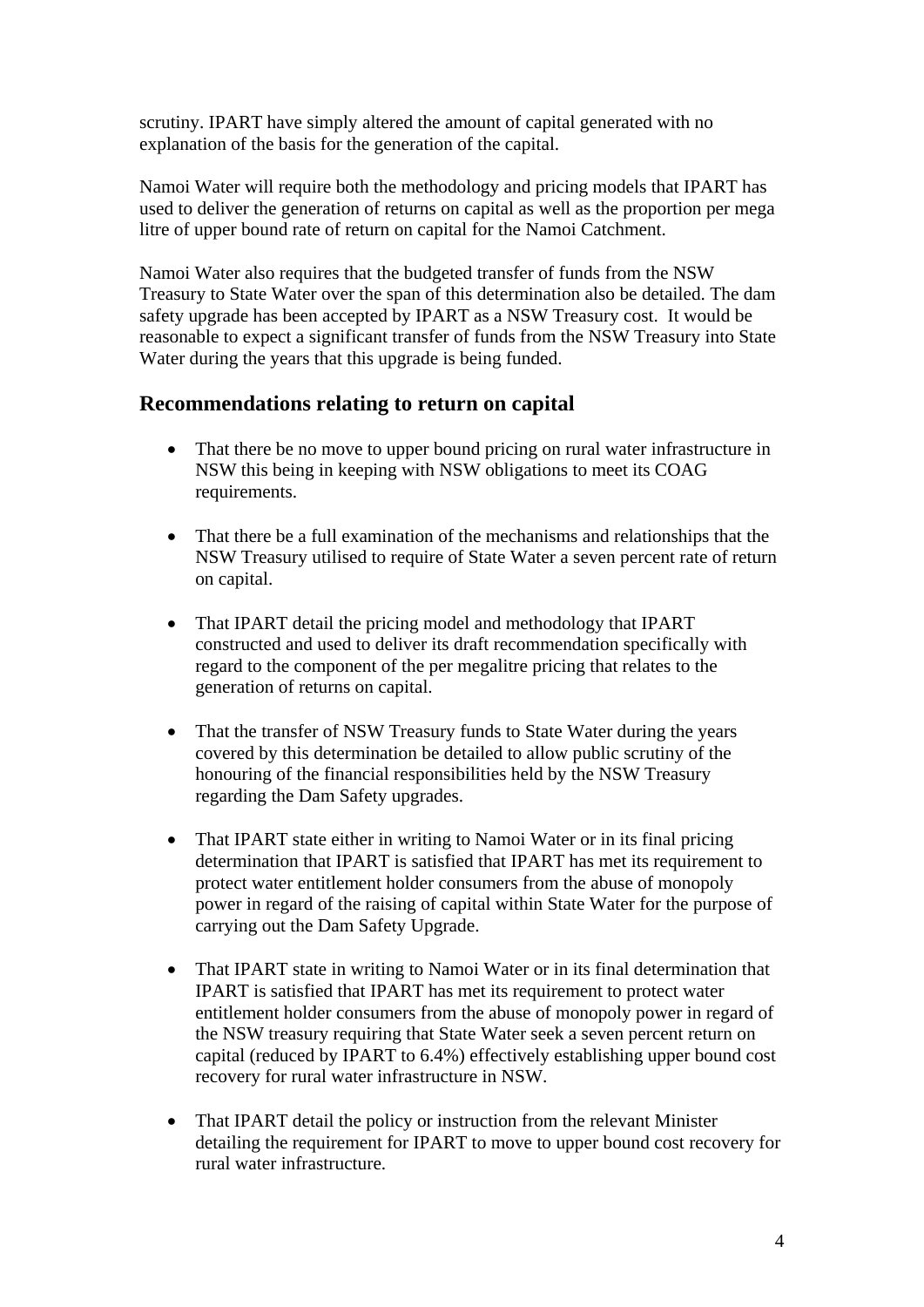### (Independent **Pricing and Regulatory Tribunal Act 1992 No 39 15 Matters to be considered by Tribunal under this Act**

(b) The protection of consumers from abuses of monopoly power in terms of prices, pricing policies and standard of services,)

# **All Water Sources - Cost Shares**

The issue of the apportioning of cost shares remains vexed with once again conflicting recommendations being delivered by State Water and independent consultants. There is an underlying concern that is held by Namoi Water on behalf of entitlement holders that the unwillingness of the NSW government to honour the clauses in the 1995 COAG agreement that recommend that environmental water be attributed a CSO lead to cost shares always being prejudiced towards the only identifiable cheque book namely that of irrigators.

There are now numerous reports including the initial report commissioned by the 1994 COAG working group on water reform that recommended that the cost of public benefits / impact management which are unable to be attributed and charged to specific beneficiaries / impactors should be treated as community service obligations.

It is no surprise to industry that NSW Treasury would pursue upper bound pricing despite this being against signed agreements, at the same time as ignoring recommendations that a CSO process be developed and identified.

## **Recommendations relating to cost shares**

• Namoi Water recommends that IPART request the NSW government enter a formal policy development process aimed at developing a CSO process for recommending that the cost of public benefits / impact management which are unable to be attributed and charged to specific beneficiaries / impactors should be treated as community service obligations.

# **DNR Groundwater Pricing**

The Achieving Sustainable Groundwater Entitlements (ASGE) programme has crystallised years of uncertainty for Groundwater Entitlement holders in the Namoi Catchment.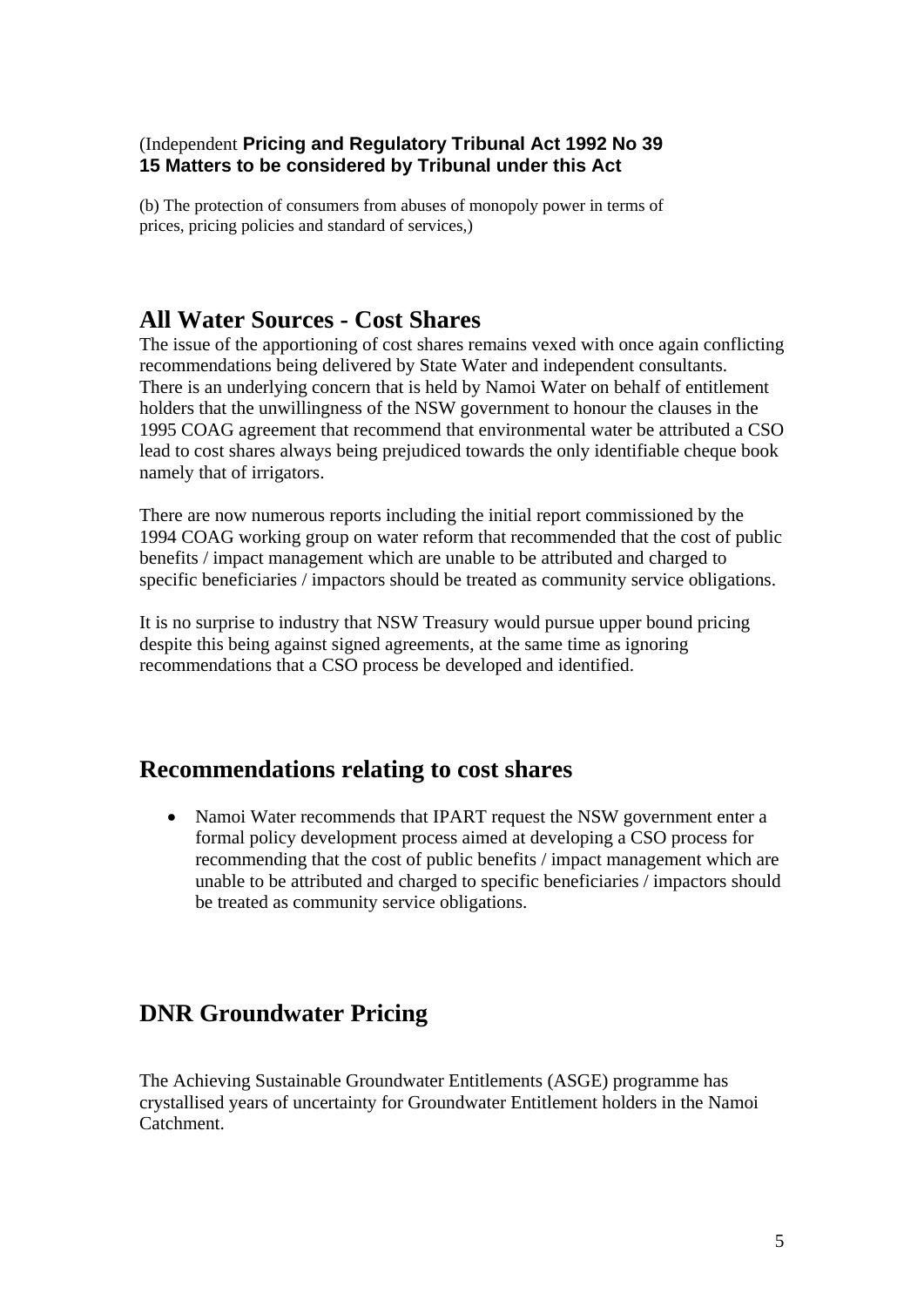Reductions in entitlements ranging between 41% and 87% are being experienced due to the poor management practices of DNR under a variety of portfolio names spanning the last twenty years. DNR has spun a new version of why the over allocation occurred quoting a variety of policies that have little basis in fact.

Suggesting any increase in charges at the same time as businesses are facing closure due to endemic agency mismanagement is at the least brutal. The recommendation to allow DNR to increase cost and indeed to increase the price per mega litre to cater for any reduction over 50% sends a signal that IPART approves of DNR's mismanagement. Has IPART contemplated the outcome for zone one irrigators facing an 87% reduction in entitlement of a formula that will almost double their price per mega litre in comparison to the lower Namoi who by coincidence have reductions that closely relate to IPART's starting point of assuming 50% reductions?

The approach of a regulator (DNR) to IPART to recover regulatory costs requires further scrutiny.

Attempts by DNR to re-badge their regulatory activities, as activities that underpin property rights or resource security are an obvious mechanism employed to give credibility to the approach of a regulator to the IPART process. Namoi Water rejects the findings of IPART that DNR should be able to increase the charge that DNR applies to groundwater resources.

DNR should be required to separate their costs into the categories of regulatory activity and administrative and operational delivery roles.

Property rights and resource security are not enshrined by the regulatory activities of DNR. Resource security is legislated in a much diminished manner in NSW and the notion that industry needs to pay as we go to keep DNR interested in meeting its legislated responsibility is offensive.

Namoi Water will accept cost recovery on administrative and operational roles. It is however questionable to allow a regulator to approach the IPART process. The IPART process is aimed at introducing the semblance of competitive pricing into government owned monopoly business. Regulatory activity as defined in the relevant legislation that governs DNR is not monopoly business activity. Exactly how IPART has determined whether the regulatory activity of DNR is being conducted on a commercial basis equating to competitive pricing needs to be detailed.

The administrative and operational activities being conducted by DNR in regard of the delivery of groundwater are required to be separated from DNR's regulatory functions. This requirement for separation of roles is detailed under both the 1995 COAG agreement to implement the recommendations of the 1994 report of the working group on water resource policy and the 2004 COAG accepting the National Water Initiative. IPART appears to have reached a pricing determination for groundwater that ignores the lack of operational separation of the regulatory role from the administrative and operational roles carried out by DNR.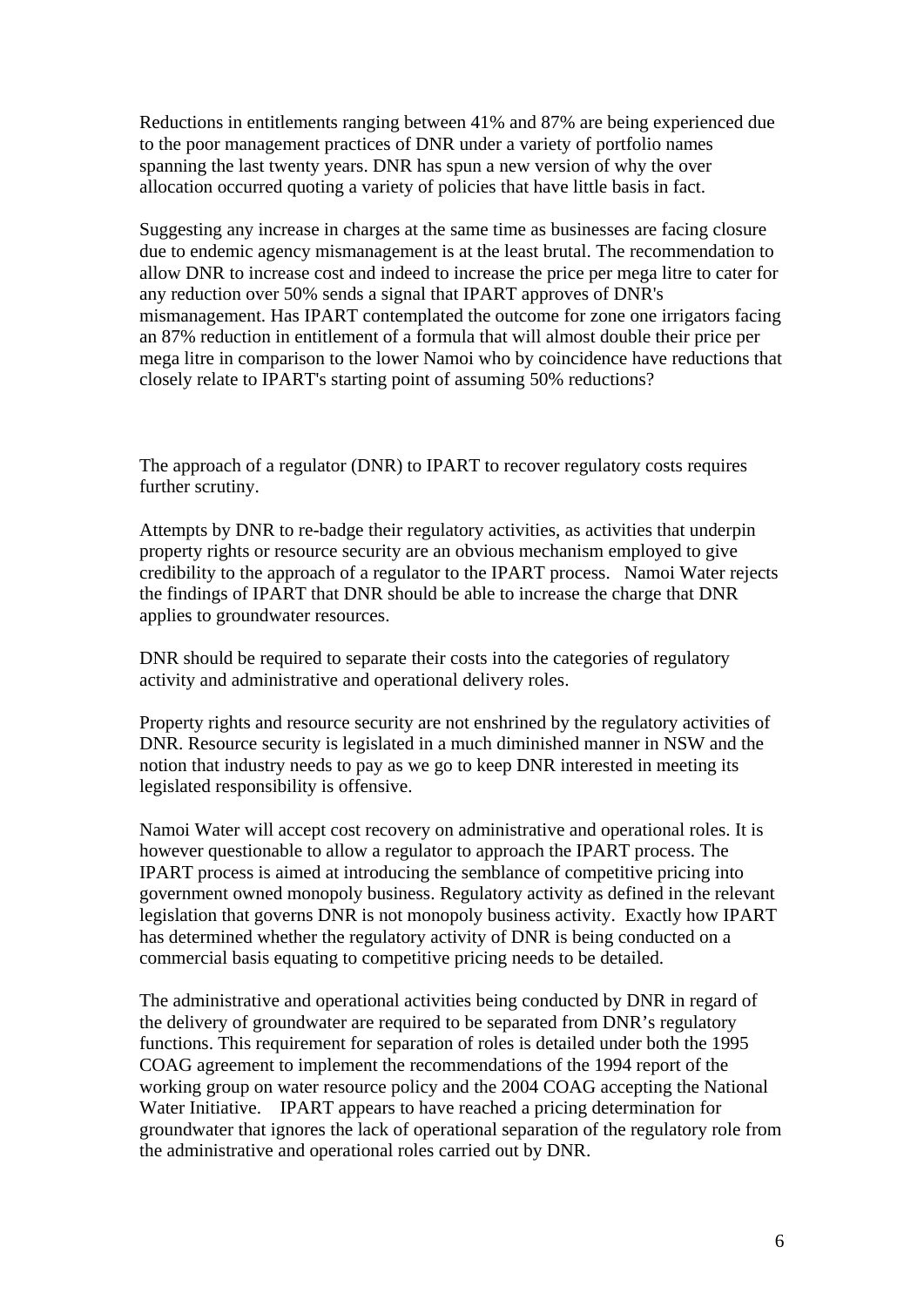Namoi Water will also continue to raise the culpability of DNR for DNR's role in the enormous over allocation of the groundwater resource in the Namoi Catchment. This past failure by DNR to fulfil its legislated responsibilities is the main driver of the elevated expense of groundwater plans and future DNR regulatory costs. IPART cannot continue to switch horses regarding impactor or beneficiary pays methodology when apportioning cost shares. The methodology applied to industry by IPART for apportioning cost shares should be applied to DNR when considering DNR's claims of planning costs.

DNR is the chief contributor to elevated planning costs through its past failure to carry out its legislated responsibility in regard of avoiding over allocation of the groundwater resource.

## **Recommendations relating to groundwater charges**

- That IPART reject any increase in groundwater charges pending the separation of operational and administrative roles from the regulatory role of DNR.
- That IPART resile from any pricing policy that prejudices the costs of a groundwater zone that varies from the 50% starting point assumed by IPART.
- That the regulatory role of DNR as required in legislation be formally identified to the IPART process and that the recovery of costs for the regulatory role be subject to scrutiny through the legislation review committee as well as through appropriate policy development process.
- That IPART detail the methodology used by IPART to ensure that the regulatory role of DNR has been carried out in a manner that equates to commercially competitive practice.
- That IPART detail fully the proportion of the costs sought to be recovered by DNR attributed to the activities detailed by DNR as administrative or operational delivery costs.
- That IPART detail fully the assessment that IPART has developed showing that DNR's operational and administrative roles are being conducted in commercially competitive manner.
- That IPART inform Namoi Water in writing as to the direction or legislation that requires IPART to rule on regulatory costs.
- That IPART state either in writing to Namoi Water or in its final pricing determination that IPART is satisfied that IPART has met its requirement to protect the groundwater consumers from the abuse of monopoly power.

### ( **Independent Pricing and Regulatory Tribunal Act 1992 No 39**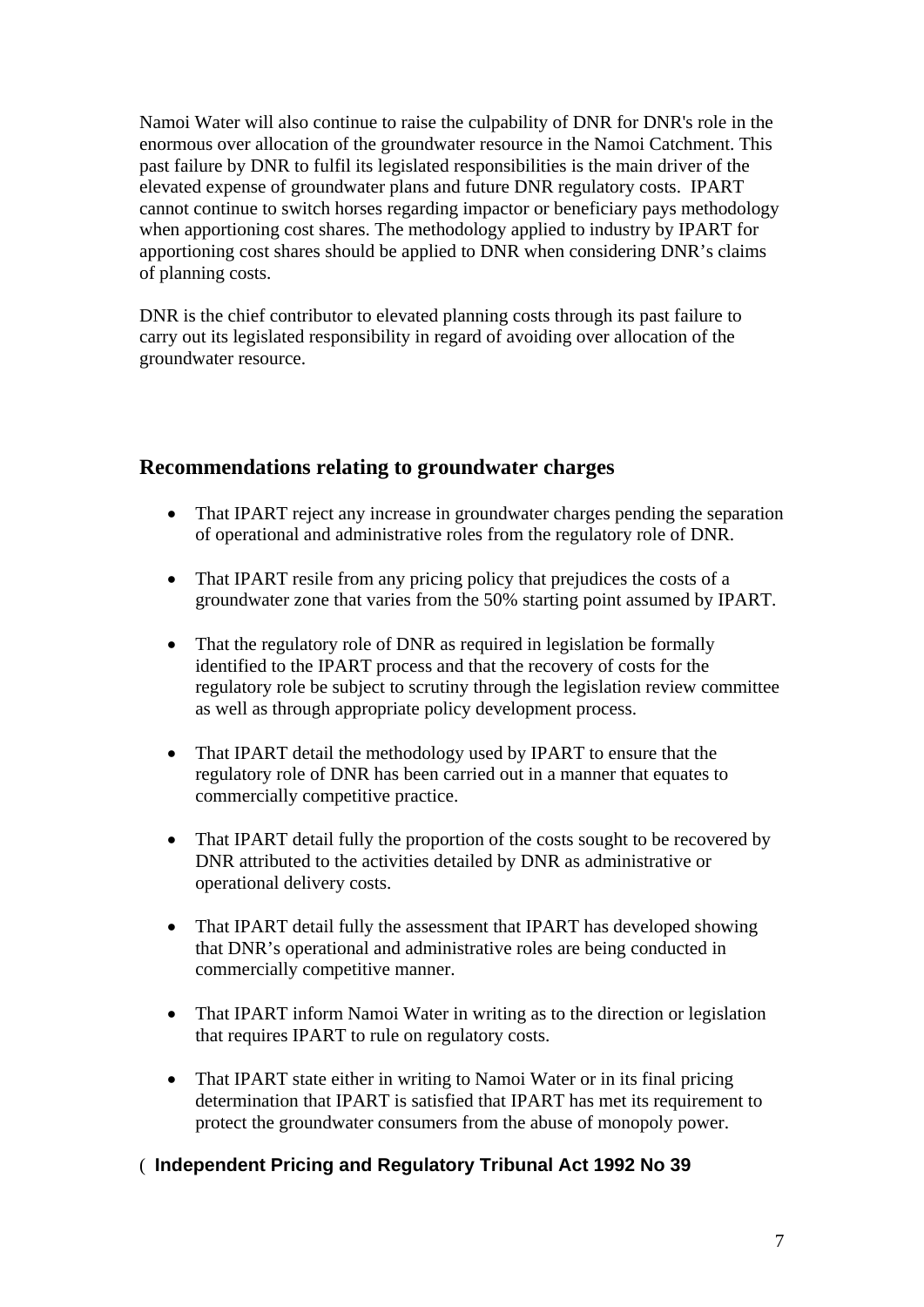### **15 Matters to be considered by Tribunal under this Act**

(b) The protection of consumers from abuses of monopoly power in terms of prices, pricing policies and standard of services,)

### **Unregulated River Charges**

Namoi Water welcomes a reduction in prices for unregulated systems in the Namoi Catchment. We would note however that the format used to detail the draft determination on unregulated river charges is confusing and ambiguous. A clearer format that takes into account the current status of unregulated licences re areas and status of volumetric conversion is essential in the final determination.

#### **The Macro Planning process**

The macro planning process is a desktop study approach to unregulated water sharing plans that DNR has developed to allow NSW to receive outstanding National Competition payments.

The National Water Commission has approved the Macro planning process. Namoi Water has attended the first round of meetings in the Namoi Catchment and asks IPART to note that the desktop approach is inappropriate when asking for transfers of water from the consumptive use to environmental use. Put simply unregulated licence holders are entering a period of great economic uncertainty in a poorly detailed process. The Macro process appears to be a low budget attempt to extract Commonwealth competition funds at the same time as seeking environmental outcomes important to the agendas of the environmental agencies.

#### **The need for separation of roles in the pricing and management of unregulated water**

The approach of a regulator (DNR) to IPART to recover regulatory costs requires further scrutiny.

Attempts by DNR to re-badge their regulatory activities, as activities that underpin property rights or resource security are an obvious mechanism employed to give credibility to the approach of a regulator to the IPART process

DNR should be required to separate their costs into the categories of regulatory activity and administrative and operational delivery roles.

Property rights and resource security are not enshrined by the regulatory activities of DNR. Resource security is legislated in a very diminished manner in NSW and the notion that industry needs to pay as we go to keep DNR interested in meeting its legislated responsibility is offensive.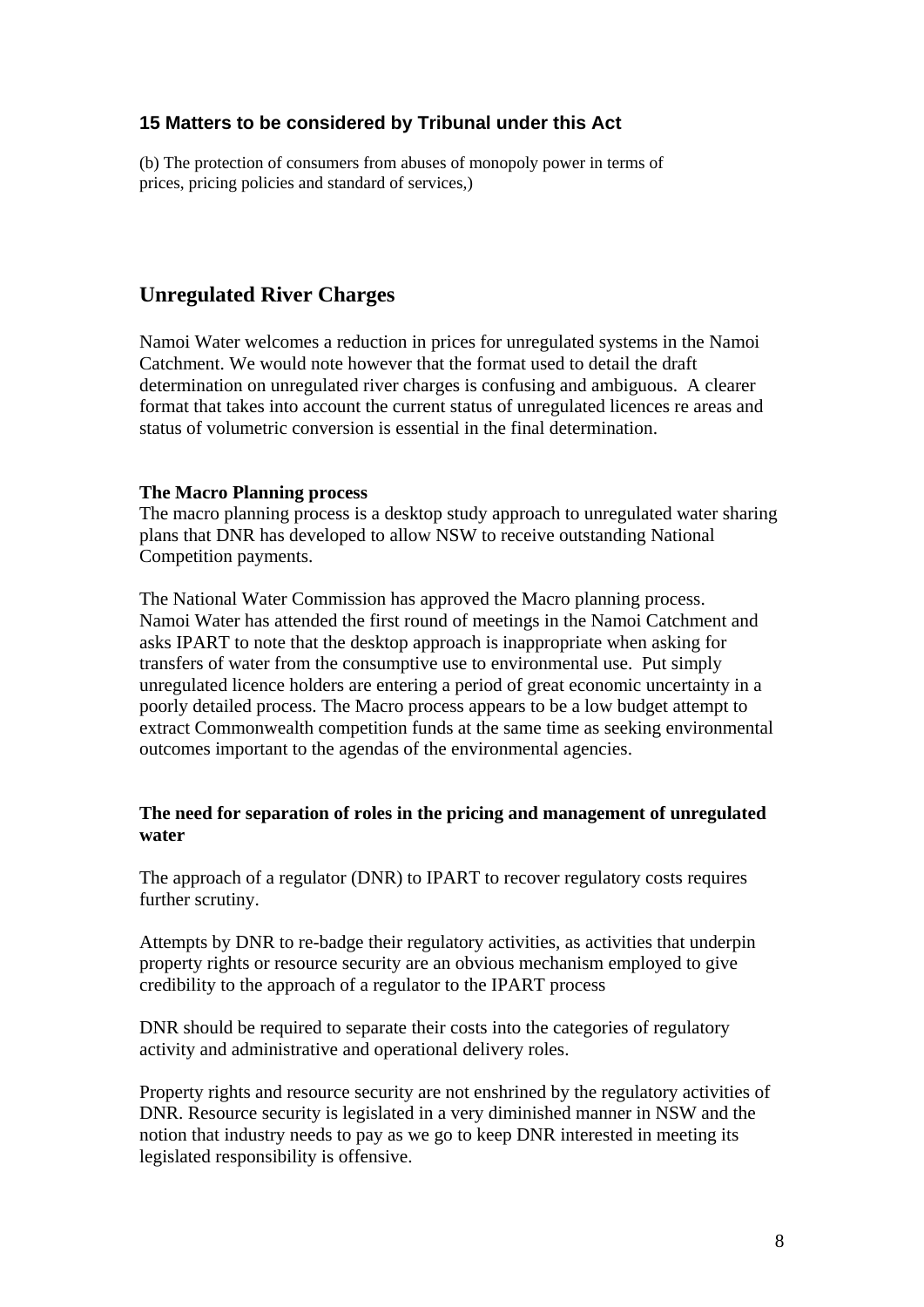Namoi Water will accept cost recovery on administrative and operational roles. It is however questionable to allow a regulator to approach the IPART process. The IPART process is aimed at introducing the semblance of competitive pricing into government owned monopoly business. Regulatory activity as defined in the relevant legislation that governs DNR is not monopoly business activity. Exactly how IPART has determined whether the regulatory activity of DNR is being conducted on a commercial basis equating to competitive pricing needs to be detailed.

The administrative and operational activities being conducted by DNR in regard of the delivery of unregulated water are required to be separated from DNR's regulatory functions. This requirement for separation of roles is detailed under both the 1995 COAG agreement to implement the recommendations of the 1994 report of the working group on water resource policy and the 2004 COAG accepting the National Water Initiative.

## **Recommendations relating to unregulated river water charges**

- That the regulatory role of DNR as required in legislation be formally identified to the IPART process and that the recovery of costs for the regulatory role be subject to scrutiny through the legislation review committee as well as through appropriate policy development process.
- That IPART detail the methodology used by IPART to ensure that the regulatory role of DNR has been carried out in a manner that equates to commercially competitive practice.
- That IPART detail the direction of the relevant Minster or Act that requires IPART to rule on the regulatory services provided by DNR in regard of unregulated rivers.
- That IPART detail fully the proportion of the costs sought to be recovered by DNR attributed to the activities detailed by DNR as administrative or operational delivery costs.
- That IPART detail fully the assessment that IPART has developed showing that DNR's operational and administrative roles are being conducted in commercially competitive manner.
- That IPART note that the Macro Planning process is likely to become grid locked due to the inadequacy of a desktop study to deal with complex equity issues, and that this inadequacy will lead to unacceptable uncertainty for unregulated license holders.
- That IPART state either in writing to Namoi Water or in its final pricing determination that IPART is satisfied that IPART has met its requirement to protect the unregulated water consumers from the abuse of monopoly power.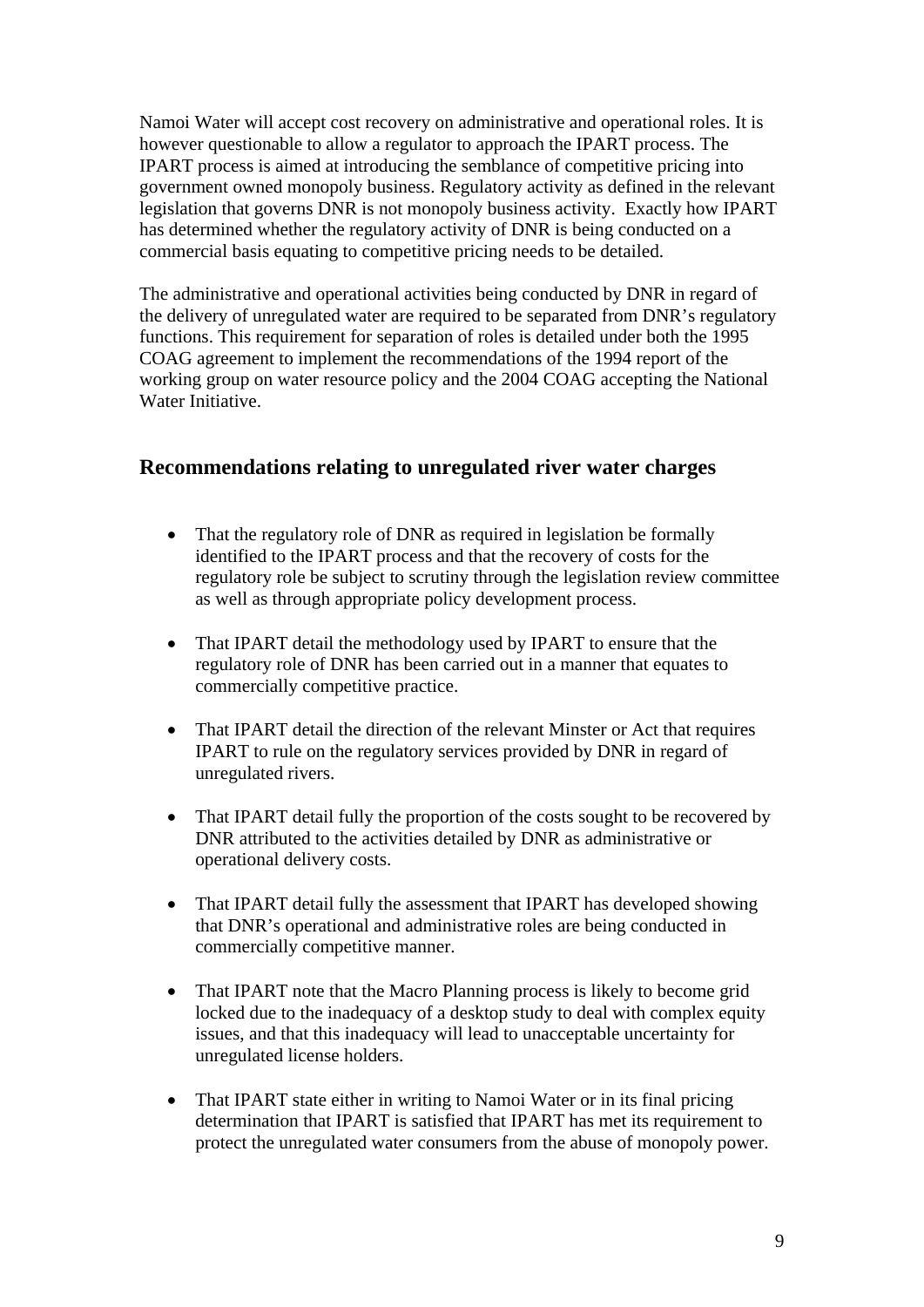### ( **Independent Pricing and Regulatory Tribunal Act 1992 No 39 15 Matters to be considered by Tribunal under this Act**

(b) The protection of consumers from abuses of monopoly power in terms of prices, pricing policies and standard of services,)

# **Peel River Regulated Water Entitlements**

The enormous price increase sought in regard of the Peel regulated system has revealed deficiencies in the IPART process.

Clearly Chaffey storage is an inappropriate size structure in regard of efficient cost recovery. This current price determination has shown the inadequacy of a process in which State Water is taking instruction from its major shareholder rather than acting as an advocate for its clients. State Water is a monopoly service provider and it is reasonable to expect that State Water should provide information to the NSW Treasury as well as the Minister for Utilities regarding aberrations that are easily missed given that IPART effectively removes contact with these entities during the determination process.

Chaffey Dam is located in close geographical proximity to Keepit Dam, yet the cost of delivering water from Chaffey Dam will be approximately double the cost of delivering water from Keepit Dam at the end of this price determination period.

Both Chaffey Dam and Keepit Dam were built at a time when the policies applied to the decision to build storage were regional development and flood mitigation considerations. Cost recovery was not a consideration. The1994 water policy group recognized that there were inappropriate legacy investment and policy decisions that would limit the extent of the reform in the area of rural water pricing.

*1994 report of the working group on water resource policy to the Council of Australian governments For Rural Water Services E.9 while the need for is recognized, the legacy of past investment and policy decisions , particularly in relation to irrigation schemes, means there are real constraints on the extent and pace of reform in some areas.* 

Despite the willingness of NSW to adopt certain clauses in the 1995 COAG agreement that accepted the 1994 document as the basis for reform, inappropriate 'legacy' policy and investment decisions remain unconsidered.

There needs to be recognition by the NSW government that Chaffey Dam is an inappropriate vehicle for full cost recovery due to the legacy decision relating to the size of the storage. This decision being taken at a time prior to there being any consideration of significant cost recovery on rural water.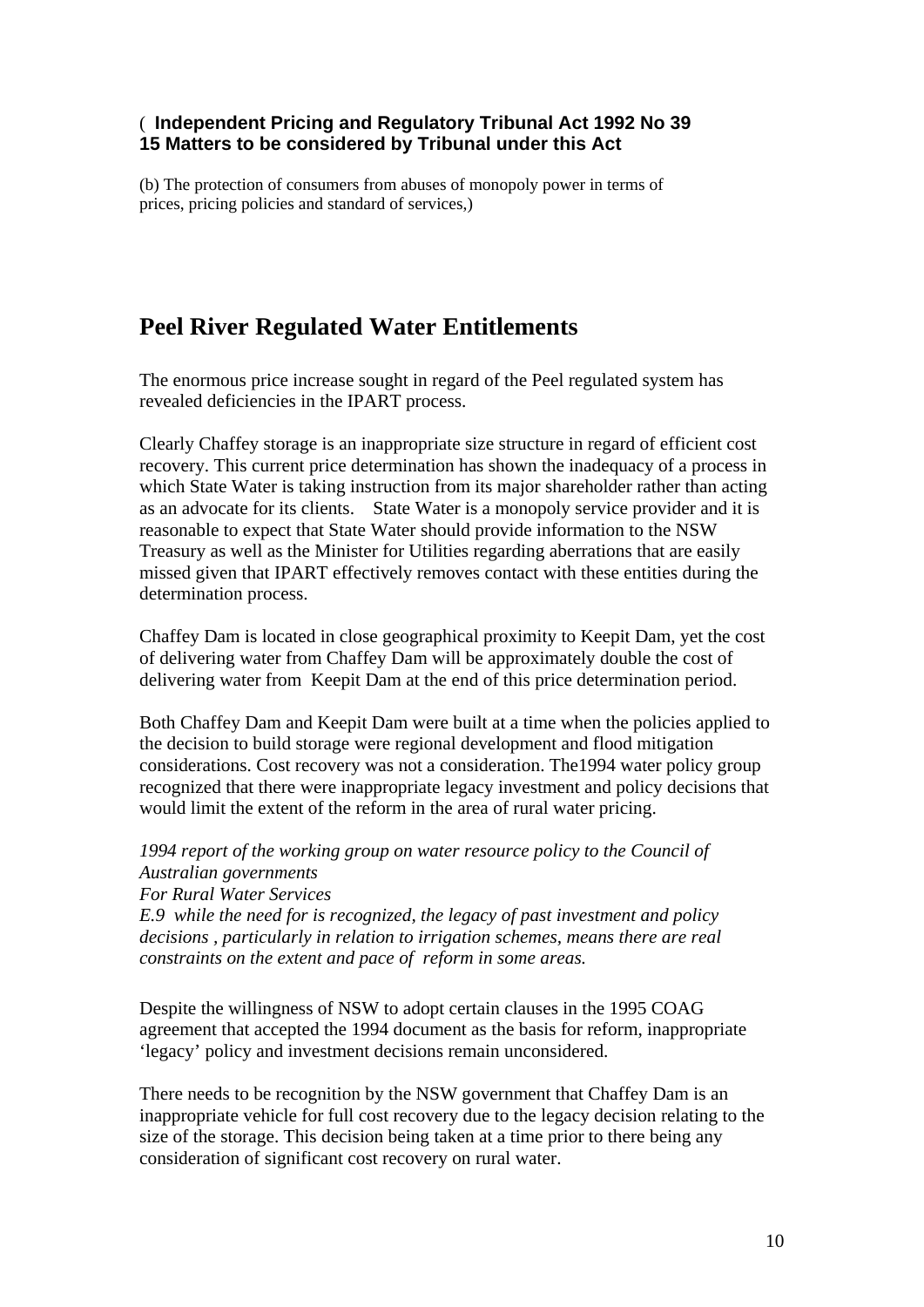## **DNR and the need for the separation of regulatory and operational costs**

The approach of a regulator (DNR) to IPART to recover regulatory costs requires further scrutiny.

Attempts by DNR to re-badge their regulatory activities, as activities that underpin property rights or resource security are an obvious mechanism employed to give credibility to the approach of a regulator to the IPART process. Namoi Water rejects the findings of IPART that DNR should be able to increase the charge that DNR applies to regulated water resources.

DNR should be required to separate their costs into the categories of regulatory activity and administrative and operational delivery roles.

Property rights and resource security are not enshrined by the regulatory activities of DNR. Resource security is legislated in a much diminished manner in NSW and the notion that industry needs to pay as we go to keep DNR interested in meeting its legislated responsibility is offensive.

Namoi Water will accept cost recovery on administrative and operational roles. It is however questionable to allow a regulator to approach the IPART process. The IPART process is aimed at introducing the semblance of competitive pricing into government owned monopoly business. Regulatory activity as defined in the relevant legislation that governs DNR is not monopoly business activity. Exactly how IPART has determined whether the regulatory activity of DNR is being conducted on a commercial basis equating to competitive pricing needs to be detailed.

The administrative and operational activities being conducted by DNR in regard of the delivery of regulated water are required to be separated from DNR's regulatory functions. This requirement for separation of roles is detailed under both the 1995 COAG agreement to implement the recommendations of the 1994 report of the working group on water resource policy and the 2004 COAG accepting the National Water Initiative. IPART appears to have reached a pricing determination for regulated water that ignores the lack of operational separation of the regulatory role from the administrative and operational roles carried out by DNR.

DNR are unable to fully detail or account for these roles and it is doubtful that all services being costed by DNR are even strictly required following the delegation of responsibilities to the Catchment Management Authorities.

#### ABARE report

Namoi Water rejects the findings of IPART relating to the impact of cost increases for Peel River regulated irrigators. The ABARE study is an inappropriate tool to measure financial impact even assuming the report was accurate. The study is too narrow in its perspective to be an effective measure of social impact of adverse economic conditions. Unfortunately through including financial data from another river system the ABARE report became completely unrepresentative of the circumstances of PEEL valley irrigators.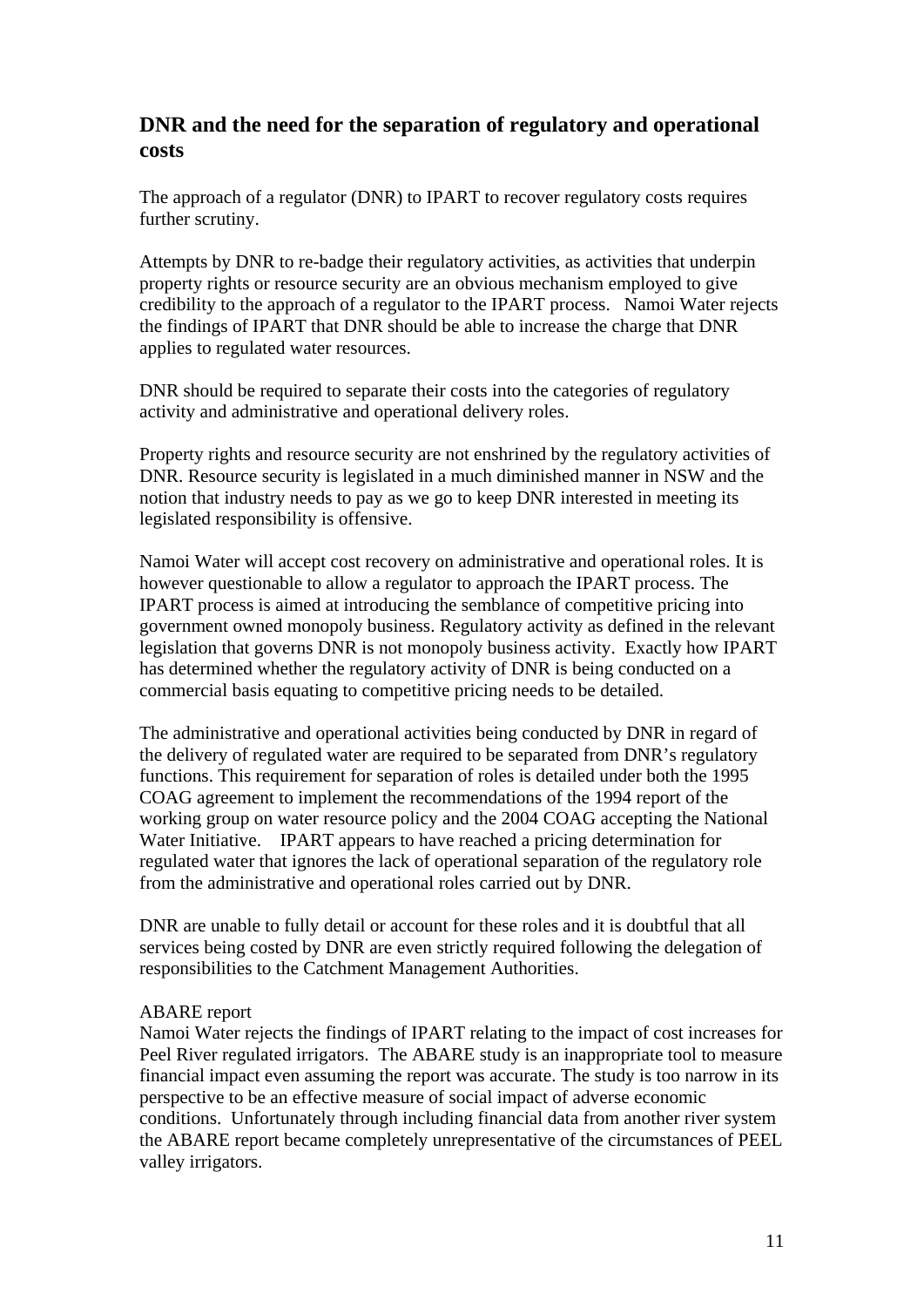# **Recommendations relating to the pricing of regulated Peel River Water**

- That IPART request the NSW government to develop a policy relating to the NSW government's share of costs as described by inappropriate past 'legacy' policy and investment decisions. That this policy develops a factor that should be applied to full cost recovery to reduce those costs to the fair costs relating to an appropriate sized storage. That the Keepit storage be used as a reference of fair costs.
- That, pending the development of this policy, IPART recommends the delivery costs for the Peel regulated water be the same as the costs of water delivered from the Namoi regulated system storage and identify the CSO required to be paid from consolidated funds. This CSO being to fund the difference between Namoi regulated costs and Peel regulated costs.
- That IPART reject the findings of the ABARE study as unrepresentative of Peel Valley irrigators.
- That IPART commit to studies that are effective in identifying social and economic impacts across the whole community.
- That IPART identify the direction from the relevant Minister or the legislation that instructs IPART on the apportioning of cost shares.
- That the regulatory role of DNR as required in legislation be formally identified to the IPART process and that the recovery of costs for the regulatory role be subject to scrutiny through the legislation review committee as well as through appropriate policy development process.
- That IPART detail the methodology used by IPART to ensure that the regulatory role of DNR has been carried out in a manner that equates to commercially competitive practice.
- That IPART detail the direction of the relevant Minster or Act that requires IPART to rule on the regulatory services provided by DNR in regard of regulated rivers.
- That IPART detail fully the proportion of the costs sought to be recovered by DNR attributed to the activities detailed by DNR as administrative or operational delivery costs.
- That IPART detail fully the assessment that IPART has developed showing that DNR's operational and administrative roles are being conducted in commercially competitive manner.
- That IPART state either in writing to Namoi Water or in its final pricing determination that IPART is satisfied that IPART has met its requirement to protect the regulated water consumers from the abuse of monopoly power.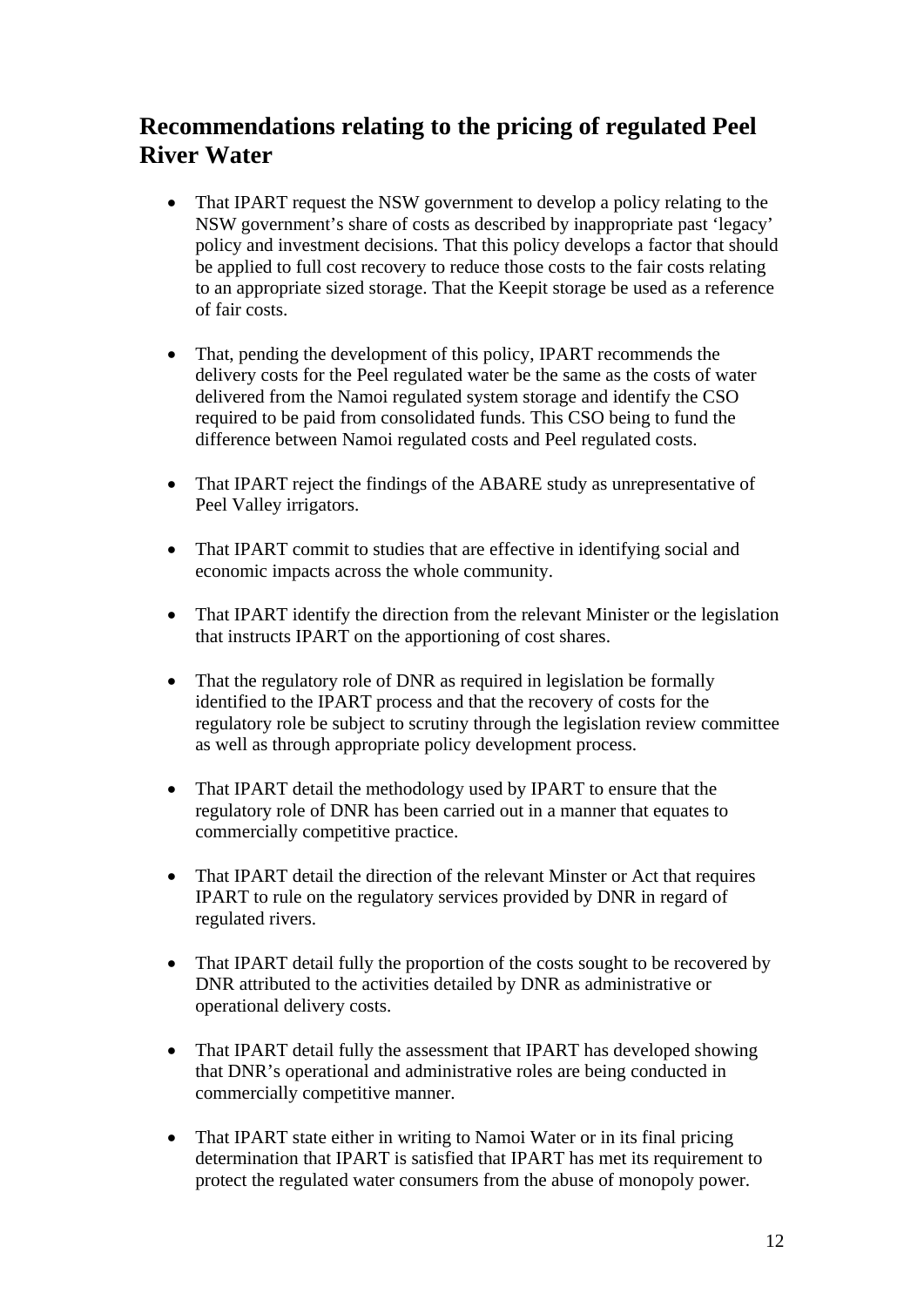### (Independent **Pricing and Regulatory Tribunal Act 1992 No 39 15 Matters to be considered by Tribunal under this Act**

(b) The protection of consumers from abuses of monopoly power in terms of prices, pricing policies and standard of services,)

# **Namoi Regulated System**

The ABARE study of the Namoi Regulated system was conducted in absolute isolation to the other economic issues pressuring entitlement holders in the Namoi System.

Fuel prices have more than doubled in the last two years and local cotton prices are suppressed due to low international prices. The ABARE study is an ineffective tool to measure social and economic impact.

It Is the contention of Namoi Water that capacity to pay is an argument that a diverts attention away from study into whether the costs being requested of us by DNR and State Water are fair and whether these costs are being delivered via the mechanism of the monopoly structure of State Water and the regulatory role of DNR.

## **DNR and the need for the separation of regulatory and operational costs**

The approach of a regulator (DNR) to IPART to recover regulatory costs requires further scrutiny.

Attempts by DNR to re-badge their regulatory activities, as activities that underpin property rights or resource security are an obvious mechanism employed to give credibility to the approach of a regulator to the IPART process. Namoi Water rejects the findings of IPART that DNR should be able to increase the charge that DNR applies to regulated water resources.

DNR should be required to separate their costs into the categories of regulatory activity and administrative and operational delivery roles.

Property rights and resource security are not enshrined by the regulatory activities of DNR. Resource security is legislated in a much diminished manner in NSW and the notion that industry needs to pay as we go to keep DNR interested in meeting its legislated responsibility is offensive.

Namoi Water will accept cost recovery on administrative and operational roles. It is however questionable to allow a regulator to approach the IPART process. The IPART process is aimed at introducing the semblance of competitive pricing into government owned monopoly business. Regulatory activity as defined in the relevant legislation that governs DNR is not monopoly business activity. Exactly how IPART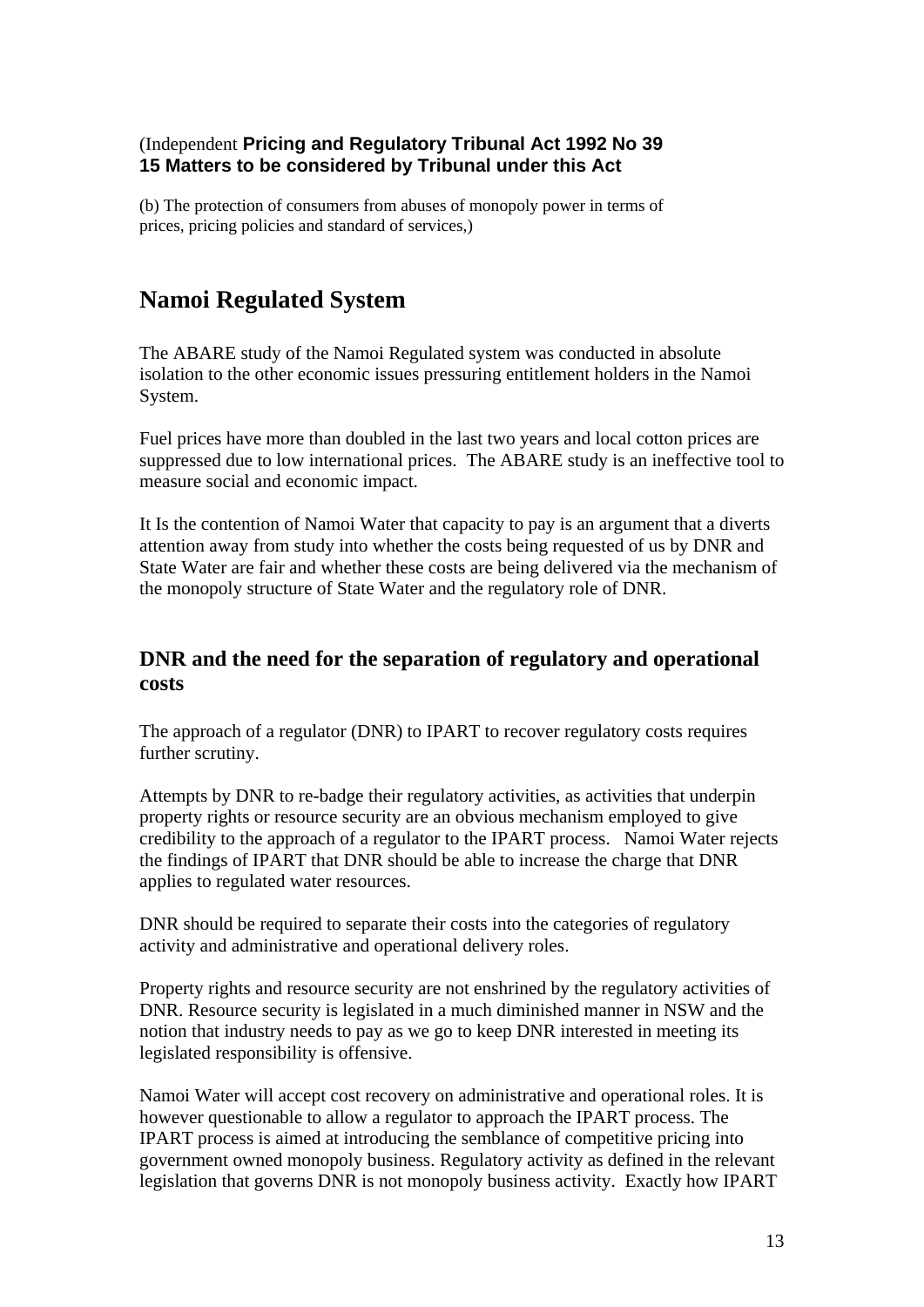has determined whether the regulatory activity of DNR is being conducted on a commercial basis equating to competitive pricing needs to be detailed.

The administrative and operational activities being conducted by DNR in regard of the delivery of regulated water are required to be separated from DNR's regulatory functions. This requirement for separation of roles is detailed under both the 1995 COAG agreement to implement the recommendations of the 1994 report of the working group on water resource policy and the 2004 COAG accepting the National Water Initiative. IPART appears to have reached a pricing determination for regulated water that ignores the lack of operational separation of the regulatory role from the administrative and operational roles carried out by DNR.

DNR are unable to fully detail or account for these roles and it is doubtful that all services being costed by DNR are even strictly required following the delegation of responsibilities to the Catchment Management Authorities.

The issue of the apportioning of cost shares remains vexed with once again conflicting recommendations being delivered by State Water and independent consultants. There is an underlying concern that is held by Namoi Water on behalf of entitlement holders that the unwillingness of the NSW government to honour the clauses in the 1995 COAG agreement that recommend that environmental water be attributed a CSO lead to cost shares always being prejudiced towards the only identifiable cheque book namely that of irrigators.

There are now numerous reports including the initial report commissioned by the 1994 COAG working group on water reform that recommended that the cost of public benefits / impact management which are unable to be attributed and charged to specific beneficiaries / impactors should be treated as community service obligations.

It is no surprise to industry that NSW Treasury would pursue upper bound pricing despite this being against signed agreements, at the same time as ignoring recommendations that a CSO process be developed and identified.

# **Recommendations relating to the regulated Namoi system pricing**

- Namoi Water recommends that IPART request the NSW government enter a formal policy development process aimed at developing a CSO process for recommending that the cost of public benefits / impact management which are unable to be attributed and charged to specific beneficiaries / impactors should be treated as community service obligations.
- That IPART reject the findings of the ABARE study as unrepresentative of Namoi Valley irrigators.